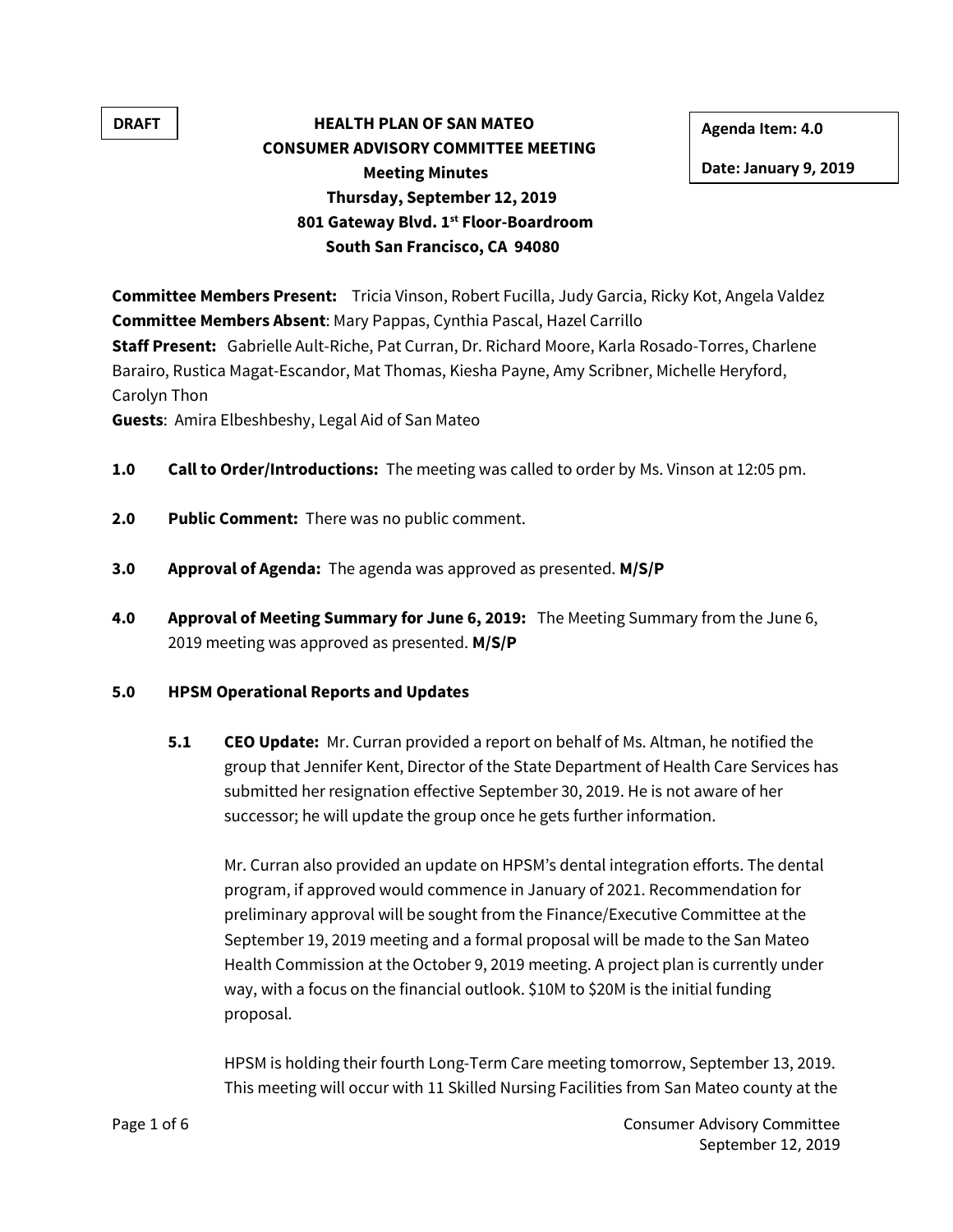HPSM Boardroom. Mr. Curran informed the group about a new payment model effective October 1, 2019 with the LTC facilities in mind. HPSM hopes this will help with their efforts to open access to Medi- Cal members with complex needs, this will also enable them to introduce quality and access metrics. Mr. Curran recognized HPSM staff members Stephanie Mahler and Kati Philips for leading the charge here.

Mr. Curran also addressed the proposed Pharmacy carve out by the State. He reiterated that HPSM is not only opposed but deeply concerned with this controversial proposal. HPSM has brought their concerns to their members. The Plan anticipates it being very problematic, especially for those with emergency needs. HPSM will continue to closely monitor this.

Finally, Mr. Curran reported on anticipated deficits for the upcoming year. He reminded the group that the Plan has the reserves needed to weather this.

**5.1.1 BHRS Update:** Ms. Scribner reported on the Behavioral Health and Recovery Services transition, she advised the group that HPSM delegated the mild to moderate benefit under the Medi-Cal line of business, this is often for those who need episodic care, often in an outpatient setting. The County is the mental health plan in San Mateo county and they directly contract with the State for those with Severe and Persistent Mental Illness. They also delegate these services to BHRS for the CareAdvantage line of business. There are weekly calls with BHRS as well as monthly collaboration and quarterly joint operation meetings. The managed care functions were also delegated, such as credentialing, contract management and utilization management (UM).

While preparing for the National Committee for Quality Assurance (NCQA) process they recognized that monitoring UM was a challenge for BHRS on the mild-to-moderate side under Medi-Cal. As of May 1, 2019, HPSM has dedelegated the UM function, while BHRS continues to manage the network and provide services. Because they have taken on the utilization review process, they have been able to carefully assess what the level of care should be for HPSM members. HPSM has worked with BHRS to create a tool to help them identify the types of services that are most appropriate for The Plan's members. As a result, they are 100% in compliance with the appropriate reviewer on denials. They have also seen big improvements in turn-around times, BHRS was averaging 18 days on authorizations, they are now complying 100% with the 5-business day turn around requirement.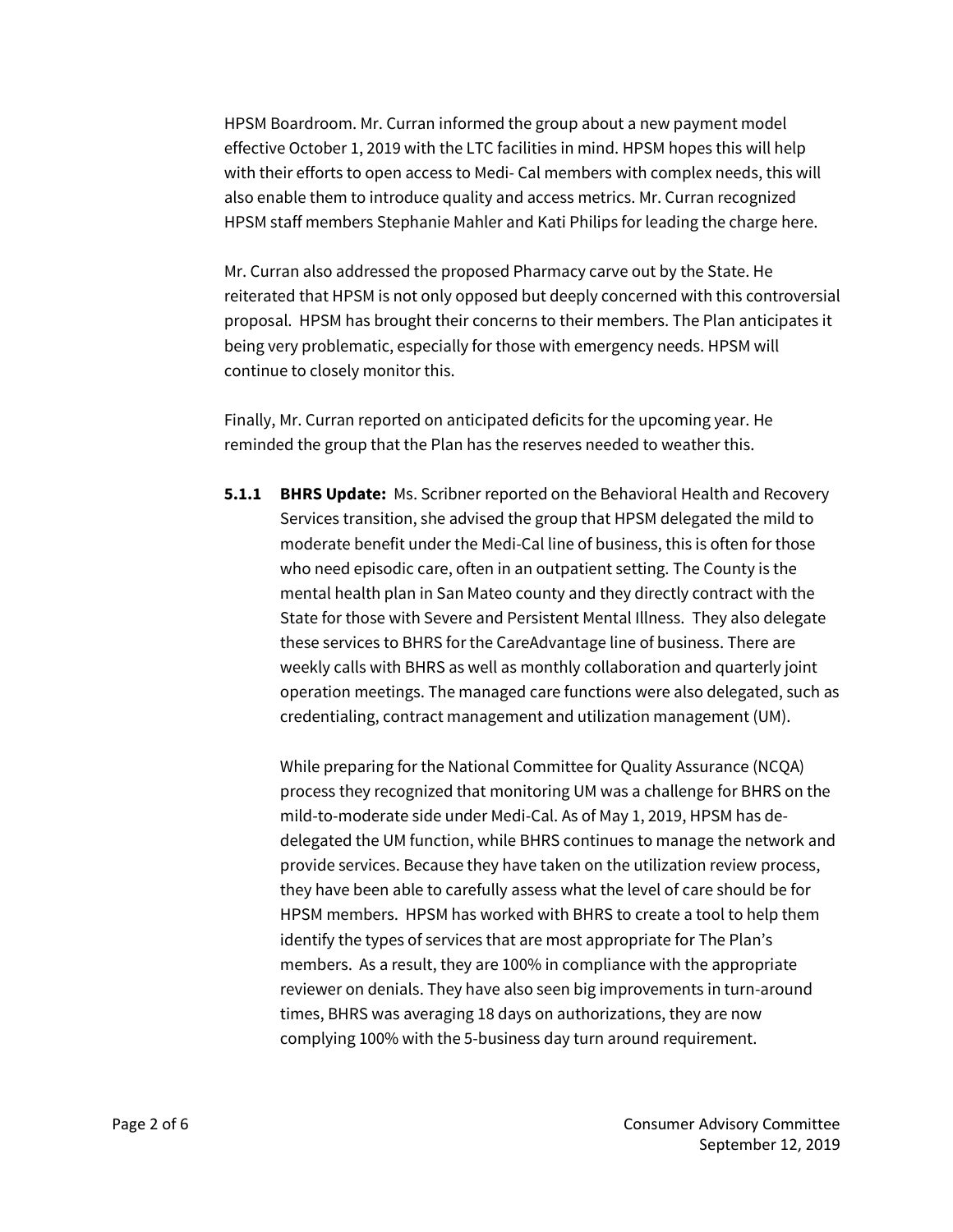The unit is now working on process improvements and efficiencies and maximizing organizational strengths as they continue to collaborate with BHRS. Ms. Vinson asked if the de-delegation is only on the Medi-Cal side, Ms. Scribner replied that formally it is just on the Medi-Cal side, however because they have the capability, they have also been doing reviews on the CA side if it is for outpatient therapy and the member does not require the SMI or SPMI service.

**5.2 CMO Update:** Dr. Moore provided a verbal report on behalf of Dr. Huang. He noted that the attorney general should decide by the end of the month about the Seton purchase. He remarked that a great majority of the senior leadership and original staff is still working and dedicated to the facility, and there were no quality issues reported last quarter. He reminded the group that the census in all hospitals is going down, SNF has also gone down, these changes are seasonal and expected. He did point out however, that the census at Seton is down more compared to other local hospitals. While he can't be sure why, he can only surmise that there may be questions from the public about the quality of care in light of recent ownership changes and the uncertainty that comes with that.

In response to the opioid crisis, PCP's are avoiding prescribing many narcotics and relying on pain management specialists instead. The Medical Board is coming down hard on doctors for proper documentation, use of pain contracts, urine tests, and documented discussions about other forms of treatment for pain such as acupuncture and chiropractor services, homeopathic measures and even Reiki therapy. Doctors are looking at other forms of treatment and/or pain management systems whenever possible for HPSM members. Dr. Moore also spoke about the 6 vaping related respiratory deaths that have recently occurred around the country. He noted that the Trump Administration is proposing a ban on flavored vaping products. He expects there will be a lot of oversight around this issue.

He reminded the group that it's almost flu season, he recommends getting a flu shot. Mr. Kot asked if HPSM has seen an increase in grievances or appeals from members as a result of the imposed restrictions in prescribing opioid drugs. Ms. Ault-Riche and Ms. Rosado-Torres replied that they have not noticed an uptick in grievances around this issue at this point. Ms. Vinson inquired about the entity purchasing Seton. Dr. Moore replied that KPC Group is the buyer. This would be their sixth hospital acquisition to date. They have stated that they are committed to all existing programs; the hospital, the skilled nursing and sub-acute facilities, the Geriatric Psychiatric unit and the Coastside facility, all of which are key to HPSM members. There have also been some proposals for new services, among them an Alzheimer's Research Center at the Seton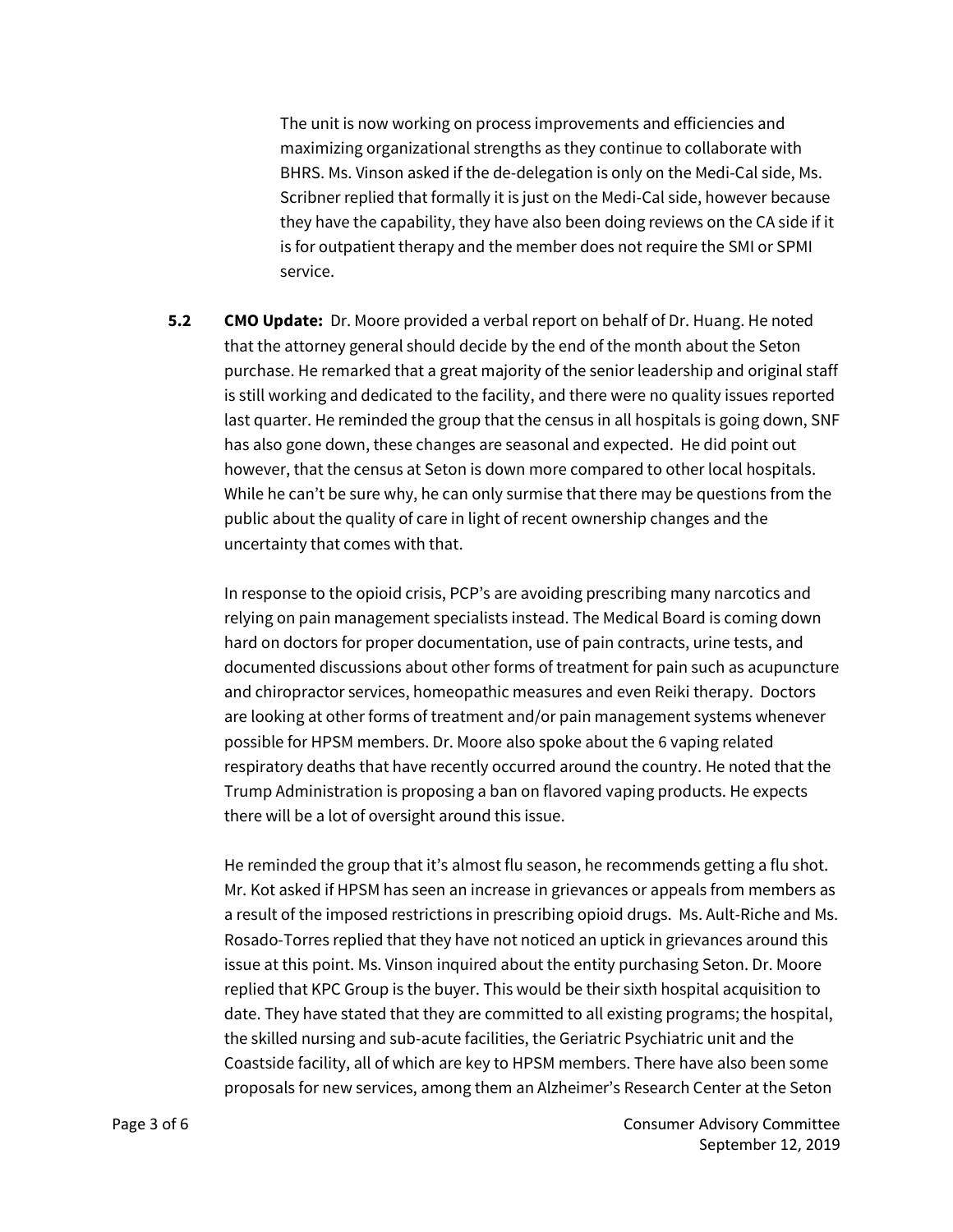campus, a short-term facility similar to the Ronald McDonald house, the development of a Physicians IPA, as well as a medical school. Mr. Curran noted that there were conditions placed when the hospital was purchased by Verity in 2015. He reminded the group that we have not seen the AG instructions yet surrounding the Seton purchase, though he believes it should be similar to the Verity sale.

**5.3 Grievance and Appeals:** Ms. Rosado-Torres went over the G&A report, some of the highlights: the rate of complaints per members reported an increase. At this point they cannot be sure what specifically is causing the increase, the department will track for trends. "Other services or Therapy" appeals have increased, the unit is researching how appeals are classified here to see why. Behavioral health is meeting their established goals, there were decreases in grievances compared to Q1. There was an increase in appeals however its likely due to changes in the way complaints are classified. 120 members requested to change their Primary Care Physician. Members switched from 39 different PCP's from 24 clinics, 15 were individual providers.

Mr. Kot had a question about a Medi-Cal graph on Page 13 of the report, specifically why the numbers in Q2 are double from Q1. Ms. Rosado-Torres acknowledged there were more appeals received not only for the medical side but for Prescription drugs as well. When they see spikes like that, they will track trends to see if there is anything specific that occurred to cause this. Ms. Vinson inquired on overturned appeals; her first question was what entity does the overturning? Ms. Rosado-Torres replied HPSM overturns the appeal. Her follow up question was about the rate of overturned appeals that are taken all the way to DMHC. Ms. Rosado-Torres replied that the numbers are so low that the data can appear to be skewed when reporting quarterly. Ms. Ault-Riche agreed that the numbers are quite small and noted that it might be easier to report that on an annual basis. Ms. Vinson said she would prefer a quarterly report to get a full picture of what was upheld or ultimately overturned on a timelier basis. Ms. Ault-Riche said they would work on providing that information. Ms. Vinson also wanted to know if the timeliness goals has affected decision making, does the department feel it is too much pressure? Do the affected parties feel they have enough time to investigate these cases within the time frames noted here? Ms. Rosado-Torres said they typically allow 30 days for these cases to be investigated. They try to take advantage of this time even in cases where there appears to be a quick resolution. They encourage all cases be fully investigated and complete before being closed. The Pharmacy unit has shorter time frames for investigating because of the medication aspect. Mr. Kot asked about the internal expectation for Pharmacy resolutions. Ms. Ault-Riche noted the Pharmacy has 72 hours to process a standard case, if it's a standard appeal they have up to 7 days, if expedited, 24 hours. Significantly shorter time frames than the medical side. Ms. Elbeshbeshy inquired on Section 5.5 of the

Page 4 of 6 Consumer Advisory Committee September 12, 2019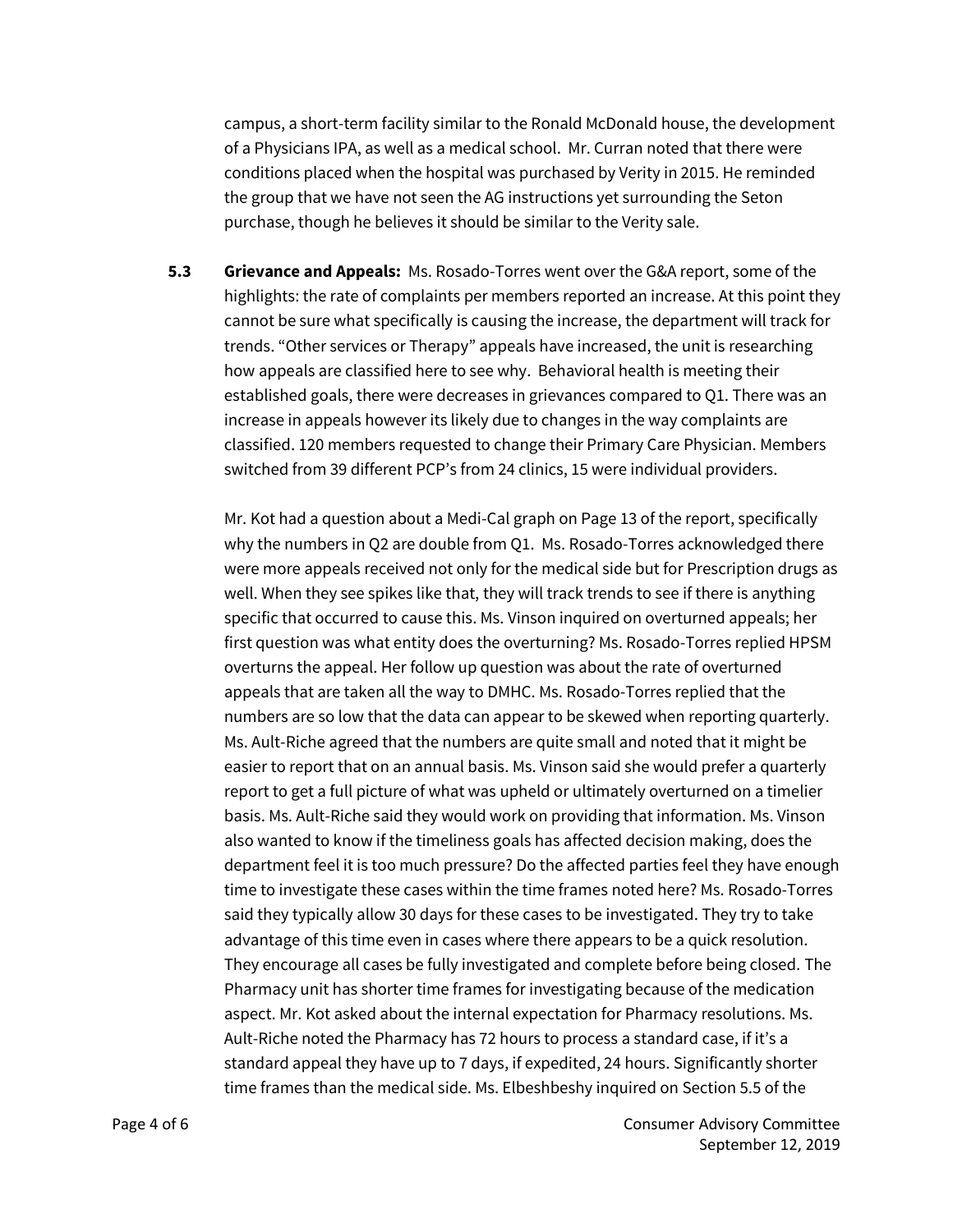report, noting that the reported number of prescription drug appeals is quite high at 63%. Is this sparking a change in how the initial review is done? No changes are planned here, one big reason is because of the shorter resolution times. Once the provider gets the denial letter that is usually the impetus for action, unfortunately this is the current process.

- **5.4 Provider Services:** Mr. Curran reported that Provider Services is still seeking speech therapy providers. There have been several timely access issues with speech therapy. The main issues appear to be the number of providers and the method by which people are scheduled. Unfortunately, these hurdles that have not been adequately addressed yet. He also went over some of the challenges the Plan is experiencing with non-emergency medical transportation and HPSM's efforts to try and open access. He went over the difference between NEMT members, which are members that require further assistance due to access challenges and NMT which is for curb to curb, nonmedical needs. Oftentimes member needs are not addressed with NEMT and fewer organizations are providing this service. Rates for wheelchair access are high. Ms. Garcia asked if a collaboration with Redi-Wheels has been considered? Ms. Ault-Riche said she planned to speak with them soon. Mr. Curran assured the group The Plan is working hard to try and understand member needs and what it would take to open access. They are attempting to reach out to new transportation providers as well.
- **5.5 Member Services:** Ms. Ault-Riche reviewed the Call Center and Enrollment Report from Member Services. Enrollment in Medi-Cal is still decreasing, it's been steady for the last couple of years and continues. Ms. Payne and Ms. Ault-Riche will reach out to members who have lost Med-Cal, first to make them aware of their disenrollment and then to help to get them reinstated if still eligible. As reported at the last meeting, the Healthy Kids program is sunsetting and all members will transition to Medi-Cal, except for 20 members who will have Kaiser commercial coverage for one year, which is offered thru the county Children's Health Initiative (CHI) program. This change will be effective October 1, 2019.

The Member Services Call Center is achieving its metrics. The department did a comprehensive evaluation and met with staff for ideas on process improvement. Up until recently the unit was not meeting call center metrics. They identified training gaps and did comparisons with other plans. The have a work plan in place and the team is now meeting their goals. The CareAdvantage unit has met all regulatory metrics, the unit was also call tested by the Centers for Medicare & Medicaid Services (CMS). CMS conducted the call test recently with HPSM, upon completion of the test the unit learned that 98%-99% of questions were answered correctly. UCSF recently did a study on Cal Medi-Connect plans and the CareAdvantage program had the